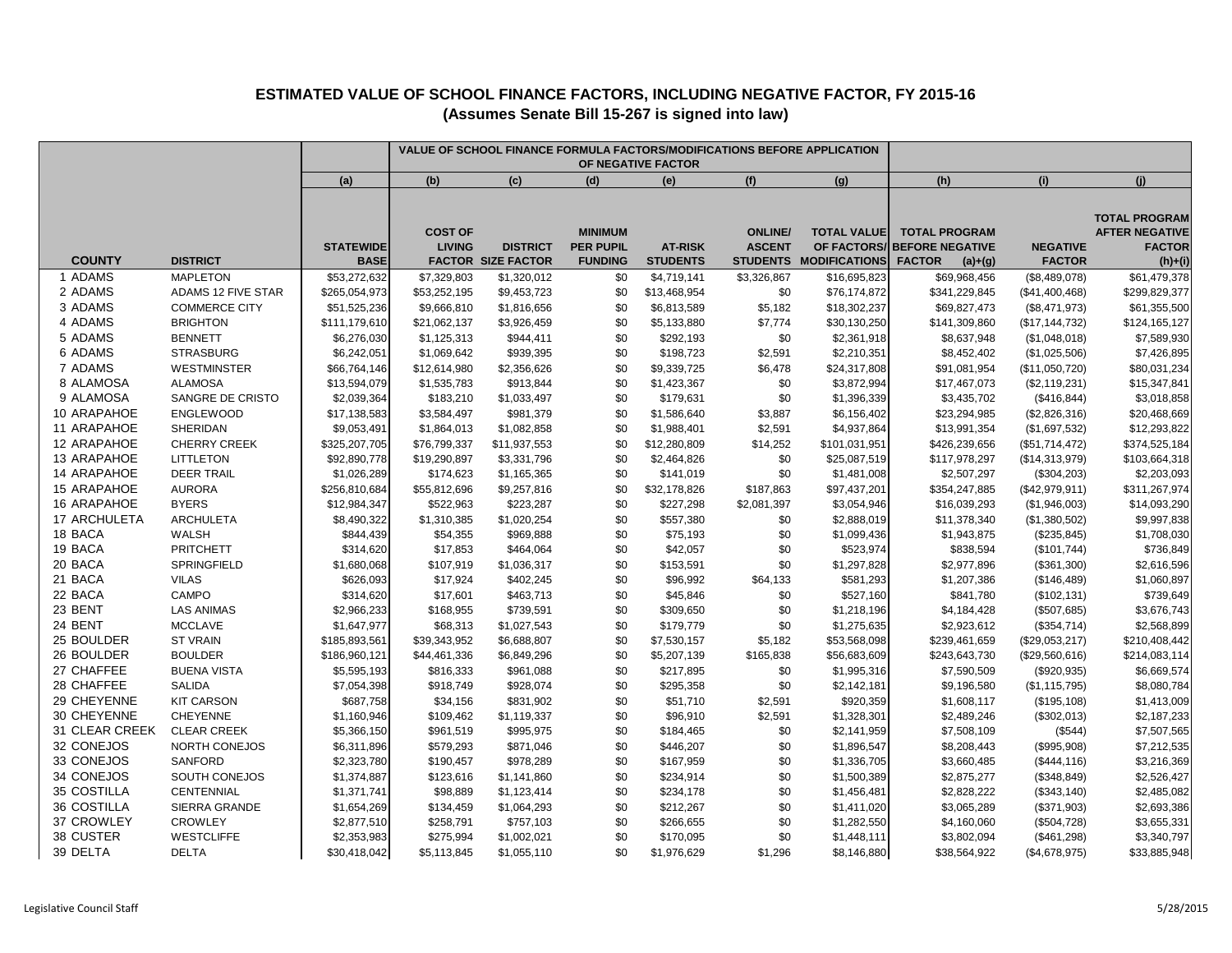|                            |                               |                                 |                                 |                                              | VALUE OF SCHOOL FINANCE FORMULA FACTORS/MODIFICATIONS BEFORE APPLICATION |                                   |                                                    |                                                           |                                                                              |                                  |                                                                             |
|----------------------------|-------------------------------|---------------------------------|---------------------------------|----------------------------------------------|--------------------------------------------------------------------------|-----------------------------------|----------------------------------------------------|-----------------------------------------------------------|------------------------------------------------------------------------------|----------------------------------|-----------------------------------------------------------------------------|
|                            |                               | (a)                             | (b)                             | (c)                                          | (d)                                                                      | (e)                               | (f)                                                | (g)                                                       | (h)                                                                          | (i)                              | (i)                                                                         |
| <b>COUNTY</b>              | <b>DISTRICT</b>               | <b>STATEWIDE</b><br><b>BASE</b> | <b>COST OF</b><br><b>LIVING</b> | <b>DISTRICT</b><br><b>FACTOR SIZE FACTOR</b> | <b>MINIMUM</b><br><b>PER PUPIL</b><br><b>FUNDING</b>                     | <b>AT-RISK</b><br><b>STUDENTS</b> | <b>ONLINE/</b><br><b>ASCENT</b><br><b>STUDENTS</b> | <b>TOTAL VALUE</b><br>OF FACTORS/<br><b>MODIFICATIONS</b> | <b>TOTAL PROGRAM</b><br><b>BEFORE NEGATIVE</b><br><b>FACTOR</b><br>$(a)+(g)$ | <b>NEGATIVE</b><br><b>FACTOR</b> | <b>TOTAL PROGRAM</b><br><b>AFTER NEGATIVE</b><br><b>FACTOR</b><br>$(h)+(i)$ |
| 40 DENVER                  | <b>DENVER</b>                 | \$547,518,473                   | \$120,089,253                   | \$19,784,966                                 | \$0                                                                      | \$68,227,958                      | \$297,990                                          | \$208,400,167                                             | \$755,918,640                                                                | (\$91,713,506)                   | \$664,205,134                                                               |
| 41 DOLORES                 | <b>DOLORES</b>                | \$1,663,079                     | \$216,314                       | \$1,078,593                                  | \$0                                                                      | \$119,800                         | \$10,365                                           | \$1,425,072                                               | \$3,088,151                                                                  | (\$374, 677)                     | \$2,713,474                                                                 |
| 42 DOUGLAS                 | <b>DOUGLAS</b>                | \$398,144,685                   | \$84,202,130                    | \$13,825,879                                 | \$0                                                                      | \$5,884,111                       | \$3,465,109                                        | \$107,377,229                                             | \$505,521,914                                                                | (\$61,333,568)                   | \$444,188,346                                                               |
| 43 EAGLE                   | <b>EAGLE</b>                  | \$43,706,312                    | \$12,214,847                    | \$1,656,934                                  | \$0                                                                      | \$2,280,617                       | \$27,208                                           | \$16,179,605                                              | \$59,885,917                                                                 | (\$7,265,792)                    | \$52,620,125                                                                |
| 44 ELBERT                  | <b>ELIZABETH</b>              | \$15,318,194                    | \$3,239,141                     | \$953,200                                    | \$0                                                                      | \$302,040                         | \$2,591                                            | \$4,496,973                                               | \$19,815,167                                                                 | (\$2,404,119)                    | \$17,411,048                                                                |
| 45 ELBERT                  | <b>KIOWA</b>                  | \$1,919,179                     | \$334,929                       | \$1,120,292                                  | \$0                                                                      | \$94,262                          | \$0                                                | \$1,549,483                                               | \$3,468,662                                                                  | (\$420,843)                      | \$3,047,819                                                                 |
| 46 ELBERT                  | <b>BIG SANDY</b>              | \$1,787,039                     | \$289,546                       | \$1,105,366                                  | \$0                                                                      | \$107,559                         | \$0                                                | \$1,502,472                                               | \$3,289,510                                                                  | (\$399, 107)                     | \$2,890,403                                                                 |
| 47 ELBERT<br>48 ELBERT     | <b>ELBERT</b><br><b>AGATE</b> | \$1,310,076                     | \$215,230<br>\$42,745           | \$1,221,312                                  | \$0<br>\$0                                                               | \$85,485                          | \$0<br>\$0                                         | \$1,522,027                                               | \$2,832,103<br>\$868,504                                                     | (\$343,611)                      | \$2,488,491<br>\$763,131                                                    |
| 49 EL PASO                 | CALHAN                        | \$314,620<br>\$3,214,782        | \$534,190                       | \$498,810<br>\$854,016                       | \$0                                                                      | \$12,329<br>\$200,216             | \$0                                                | \$553,884<br>\$1,588,421                                  | \$4,803,203                                                                  | (\$105,373)<br>(\$582,759)       | \$4,220,444                                                                 |
| 50 EL PASO                 | <b>HARRISON</b>               | \$70,496,162                    | \$12,894,872                    | \$2,476,340                                  | \$0                                                                      | \$8,398,795                       | \$2,591                                            | \$23,772,597                                              | \$94,268,760                                                                 | (\$11,437,366)                   | \$82,831,393                                                                |
| 51 EL PASO                 | WIDEFIELD                     | \$54,773,367                    | \$8,533,326                     | \$1,879,087                                  | \$505,328                                                                | \$2,852,562                       | \$7,774                                            | \$13,778,077                                              | \$68,551,444                                                                 | (\$8,317,156)                    | \$60,234,288                                                                |
| 52 EL PASO                 | <b>FOUNTAIN</b>               | \$48,548,935                    | \$7,990,737                     | \$1,679,228                                  | \$342,669                                                                | \$2,201,234                       | \$0                                                | \$12,213,868                                              | \$60,762,803                                                                 | (\$7,372,182)                    | \$53,390,621                                                                |
| 53 EL PASO                 | COLORADO SPRINGS              | \$188,599,918                   | \$34,698,151                    | \$6,585,232                                  | \$0                                                                      | \$15,140,119                      | \$323,903                                          | \$56,747,404                                              | \$245,347,321                                                                | (\$29,767,308)                   | \$215,580,013                                                               |
| 54 EL PASO                 | CHEYENNE MOUNTAIN             | \$30,751,539                    | \$5,573,956                     | \$1,078,493                                  | \$515,932                                                                | \$564,878                         | \$2,591                                            | \$7,735,851                                               | \$38,487,390                                                                 | (\$4,669,568)                    | \$33,817,822                                                                |
| 55 EL PASO                 | <b>MANITOU SPRINGS</b>        | \$9,115,156                     | \$1,614,755                     | \$1,060,115                                  | \$0                                                                      | \$378,948                         | \$0                                                | \$3,053,818                                               | \$12,168,975                                                                 | (\$1,476,428)                    | \$10,692,547                                                                |
| 56 EL PASO                 | <b>ACADEMY</b>                | \$148,779,786                   | \$28,285,928                    | \$5,185,033                                  | \$1,179,082                                                              | \$2,154,455                       | \$511,766                                          | \$37,316,264                                              | \$186,096,050                                                                | (\$22,578,516)                   | \$163,517,534                                                               |
| 57 EL PASO                 | <b>ELLICOTT</b>               | \$6,297,424                     | \$1,015,912                     | \$926,465                                    | \$0                                                                      | \$604,703                         | \$2,591                                            | \$2,549,671                                               | \$8,847,095                                                                  | (\$1,073,393)                    | \$7,773,702                                                                 |
| 58 EL PASO                 | <b>PEYTON</b>                 | \$3,821,368                     | \$643,630                       | \$928,720                                    | \$0                                                                      | \$142,814                         | \$0                                                | \$1,715,163                                               | \$5,536,532                                                                  | (\$671,732)                      | \$4,864,800                                                                 |
| 59 EL PASO                 | <b>HANOVER</b>                | \$1,501,364                     | \$213,160                       | \$1,176,849                                  | \$0                                                                      | \$203,584                         | \$0                                                | \$1,593,593                                               | \$3,094,957                                                                  | (\$375,503)                      | \$2,719,455                                                                 |
| 60 EL PASO                 | LEWIS-PALMER                  | \$36,925,632                    | \$7,351,280                     | \$1,315,024                                  | \$150,713                                                                | \$472,678                         | \$0                                                | \$9,289,695                                               | \$46,215,327                                                                 | (\$5,607,177)                    | \$40,608,150                                                                |
| 61 EL PASO                 | <b>FALCON</b>                 | \$131,747,545                   | \$18,062,438                    | \$3,440,276                                  | \$0                                                                      | \$5,195,293                       | \$6,995,646                                        | \$33,693,653                                              | \$165,441,198                                                                | (\$20,072,520)                   | \$145,368,678                                                               |
| 62 EL PASO                 | <b>EDISON</b>                 | \$1,154,654                     | \$141,615                       | \$1,093,682                                  | \$0                                                                      | \$127,737                         | \$14,900                                           | \$1,377,934                                               | \$2,532,587                                                                  | (\$307,272)                      | \$2,225,316                                                                 |
| 63 EL PASO                 | MIAMI-YODER                   | \$1,650,494                     | \$218,668                       | \$1,116,263                                  | \$0                                                                      | \$183,018                         | \$0                                                | \$1,517,950                                               | \$3,168,443                                                                  | (\$384,418)                      | \$2,784,025                                                                 |
| 64 FREMONT                 | <b>CANON CITY</b>             | \$23,232,762                    | \$3,072,654                     | \$899,645                                    | \$340,623                                                                | \$1,531,942                       | \$0                                                | \$5,844,863                                               | \$29,077,626                                                                 | (\$3,527,907)                    | \$25,549,718                                                                |
| 65 FREMONT                 | <b>FLORENCE</b>               | \$9,164,866                     | \$1,051,370                     | \$1,005,278                                  | \$0                                                                      | \$553,204                         | \$0                                                | \$2,609,851                                               | \$11,774,717                                                                 | (\$1,428,594)                    | \$10,346,124                                                                |
| <b>66 FREMONT</b>          | <b>COTOPAXI</b>               | \$1,309,446                     | \$130,347                       | \$1,153,419                                  | \$0                                                                      | \$137,574                         | \$0                                                | \$1,421,340                                               | \$2,730,786                                                                  | (\$331,319)                      | \$2,399,467                                                                 |
| 67 GARFIELD                | <b>ROARING FORK</b>           | \$37,210,678                    | \$10,033,755                    | \$1,403,160                                  | \$0                                                                      | \$2,027,641                       | \$0                                                | \$13,464,556                                              | \$50,675,233                                                                 | (\$6, 148, 285)                  | \$44,526,948                                                                |
| 68 GARFIELD<br>69 GARFIELD | <b>RIFLE</b><br>PARACHUTE     | \$29,622,055                    | \$5,262,219                     | \$1,036,063                                  | \$0                                                                      | \$1,939,261                       | \$0                                                | \$8,237,543                                               | \$37,859,598                                                                 | (\$4,593,400)                    | \$33,266,198                                                                |
| 70 GILPIN                  | <b>GILPIN</b>                 | \$6,375,450<br>\$2,612,600      | \$1,133,079<br>\$502,895        | \$933,310<br>\$972,035                       | \$0<br>\$0                                                               | \$367,893<br>\$100,416            | \$0<br>\$0                                         | \$2,434,282<br>\$1,575,346                                | \$8,809,731<br>\$4,187,946                                                   | (\$1,068,860)<br>(\$508, 112)    | \$7,740,871<br>\$3,679,835                                                  |
| 71 GRAND                   | <b>WEST GRAND</b>             | \$2,700,694                     | \$518,134                       | \$928,632                                    | \$0                                                                      | \$162,342                         | \$0                                                | \$1,609,108                                               | \$4,309,802                                                                  | (\$522,896)                      | \$3,786,906                                                                 |
| 72 GRAND                   | <b>EAST GRAND</b>             | \$7,903,871                     | \$1,262,741                     | \$1,000,994                                  | \$0                                                                      | \$278,777                         | \$0                                                | \$2,542,513                                               | \$10,446,384                                                                 | (\$1,267,431)                    | \$9,178,953                                                                 |
| 73 GUNNISON                | <b>GUNNISON</b>               | \$11,555,974                    | \$2,148,635                     | \$1,067,589                                  | \$0                                                                      | \$377,409                         | \$0                                                | \$3,593,633                                               | \$15,149,607                                                                 | (\$1,838,060)                    | \$13,311,547                                                                |
| 74 HINSDALE                | <b>HINSDALE</b>               | \$575,754                       | \$99,265                        | \$836,820                                    | \$0                                                                      | \$41,638                          | \$0                                                | \$977,723                                                 | \$1,553,476                                                                  | (\$188,479)                      | \$1,364,998                                                                 |
| 75 HUERFANO                | <b>HUERFANO</b>               | \$3,216,670                     | \$218,082                       | \$782,093                                    | \$0                                                                      | \$420,784                         | \$0                                                | \$1,420,960                                               | \$4,637,629                                                                  | (\$562, 671)                     | \$4,074,959                                                                 |
| 76 HUERFANO                | LA VETA                       | \$1,311,334                     | \$68,982                        | \$1,104,253                                  | \$0                                                                      | \$131,620                         | \$0                                                | \$1,304,855                                               | \$2,616,189                                                                  | (\$317,415)                      | \$2,298,774                                                                 |
| 77 JACKSON                 | <b>NORTH PARK</b>             | \$1,135,147                     | \$146,661                       | \$1,160,421                                  | \$0                                                                      | \$116,967                         | \$0                                                | \$1,424,049                                               | \$2,559,196                                                                  | (\$310,500)                      | \$2,248,696                                                                 |
| 78 JEFFERSON               | <b>JEFFERSON</b>              | \$511,159,785                   | \$106,805,218                   | \$18,280,302                                 | \$0                                                                      | \$20,502,912                      | \$507,879                                          | \$146,096,311                                             | \$657,256,096                                                                | (\$79,743,054)                   | \$577,513,041                                                               |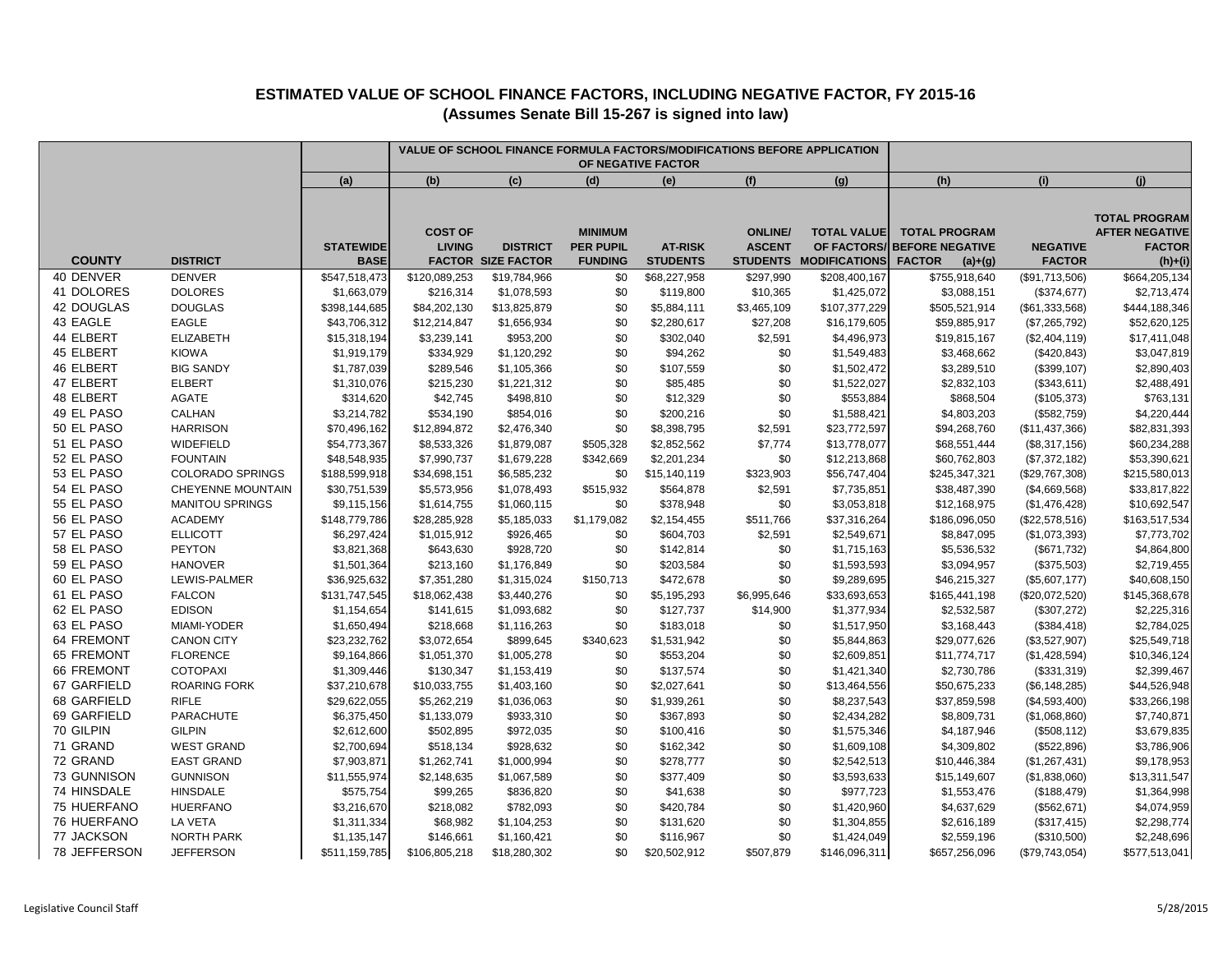|                                |                           | VALUE OF SCHOOL FINANCE FORMULA FACTORS/MODIFICATIONS BEFORE APPLICATION<br>OF NEGATIVE FACTOR |                                 |                                              |                                                      |                                   |                                                    |                                                           |                                                                              |                                  |                                                                             |
|--------------------------------|---------------------------|------------------------------------------------------------------------------------------------|---------------------------------|----------------------------------------------|------------------------------------------------------|-----------------------------------|----------------------------------------------------|-----------------------------------------------------------|------------------------------------------------------------------------------|----------------------------------|-----------------------------------------------------------------------------|
|                                |                           | (a)                                                                                            | (b)                             | (c)                                          | (d)                                                  | (e)                               | (f)                                                | (g)                                                       | (h)                                                                          | (i)                              | (i)                                                                         |
| <b>COUNTY</b>                  | <b>DISTRICT</b>           | <b>STATEWIDE</b><br><b>BASE</b>                                                                | <b>COST OF</b><br><b>LIVING</b> | <b>DISTRICT</b><br><b>FACTOR SIZE FACTOR</b> | <b>MINIMUM</b><br><b>PER PUPIL</b><br><b>FUNDING</b> | <b>AT-RISK</b><br><b>STUDENTS</b> | <b>ONLINE/</b><br><b>ASCENT</b><br><b>STUDENTS</b> | <b>TOTAL VALUE</b><br>OF FACTORS/<br><b>MODIFICATIONS</b> | <b>TOTAL PROGRAM</b><br><b>BEFORE NEGATIVE</b><br><b>FACTOR</b><br>$(a)+(g)$ | <b>NEGATIVE</b><br><b>FACTOR</b> | <b>TOTAL PROGRAM</b><br><b>AFTER NEGATIVE</b><br><b>FACTOR</b><br>$(h)+(i)$ |
| 79 KIOWA                       | <b>EADS</b>               | \$1,007,412                                                                                    | \$49,549                        | \$1,037,618                                  | \$0                                                  | \$67,508                          | \$0                                                | \$1,154,675                                               | \$2,162,087                                                                  | (\$262,320)                      | \$1,899,767                                                                 |
| 80 KIOWA                       | <b>PLAINVIEW</b>          | \$425,366                                                                                      | \$13,957                        | \$584,124                                    | \$0                                                  | \$32,702                          | \$0                                                | \$630,783                                                 | \$1,056,148                                                                  | (\$128, 140)                     | \$928,009                                                                   |
| 81 KIT CARSON                  | ARRIBA-FLAGLER            | \$1,057,122                                                                                    | \$62,261                        | \$1,065,652                                  | \$0                                                  | \$104,569                         | \$0                                                | \$1,232,482                                               | \$2,289,603                                                                  | (\$277,791)                      | \$2,011,812                                                                 |
| 82 KIT CARSON                  | HI PLAINS                 | \$689,646                                                                                      | \$19,382                        | \$830,698                                    | \$0                                                  | \$57,318                          | \$0                                                | \$907,398                                                 | \$1,597,044                                                                  | (\$193,765)                      | \$1,403,279                                                                 |
| 83 KIT CARSON                  | <b>STRATTON</b>           | \$1,093,617                                                                                    | \$65,317                        | \$1,077,925                                  | \$0                                                  | \$105,022                         | \$0                                                | \$1,248,263                                               | \$2,341,880                                                                  | (\$284, 134)                     | \$2,057,747                                                                 |
| 84 KIT CARSON<br>85 KIT CARSON | <b>BETHUNE</b>            | \$753,828                                                                                      | \$44,833                        | \$905,123                                    | \$0<br>\$0                                           | \$95,571                          | \$0                                                | \$1,045,527                                               | \$1,799,355                                                                  | (\$218,311)                      | \$1,581,045                                                                 |
| 86 LAKE                        | <b>BURLINGTON</b><br>LAKE | \$4,522,970                                                                                    | \$282,640                       | \$889,038                                    | \$0                                                  | \$331,036                         | \$0                                                | \$1,502,714                                               | \$6,025,684                                                                  | (\$731,079)                      | \$5,294,605<br>\$7,979,343                                                  |
| 87 LA PLATA                    | <b>DURANGO</b>            | \$6,463,543<br>\$30,393,502                                                                    | \$1,005,821<br>\$6,731,668      | \$905,999<br>\$1,098,786                     | \$0                                                  | \$703,178<br>\$1,017,936          | \$2,591<br>\$26,560                                | \$2,617,589<br>\$8,874,950                                | \$9,081,132<br>\$39,268,452                                                  | (\$1,101,788)                    | \$34,504,120                                                                |
| 88 LA PLATA                    | <b>BAYFIELD</b>           | \$8,041,045                                                                                    | \$1,590,972                     | \$1,038,899                                  | \$0                                                  | \$263,639                         | \$2,591                                            | \$2,896,101                                               | \$10,937,146                                                                 | (\$4,764,332)<br>(\$1,326,973)   | \$9,610,172                                                                 |
| 89 LA PLATA                    | <b>IGNACIO</b>            | \$4,755,159                                                                                    | \$874,437                       | \$996,458                                    | \$0                                                  | \$274,823                         | \$2,591                                            | \$2,148,309                                               | \$6,903,468                                                                  | (\$837,579)                      | \$6,065,890                                                                 |
| 90 LARIMER                     | POUDRE                    | \$186,980,886                                                                                  | \$30,239,837                    | \$6,322,879                                  | \$2,062,501                                          | \$7,326,028                       | \$891,380                                          | \$46,842,625                                              | \$233,823,511                                                                | (\$28,369,156)                   | \$205,454,354                                                               |
| 91 LARIMER                     | <b>THOMPSON</b>           | \$95,474,433                                                                                   | \$15,563,194                    | \$3,294,827                                  | \$1,026,424                                          | \$4,109,540                       | \$20,730                                           | \$24,014,715                                              | \$119,489,149                                                                | (\$14,497,286)                   | \$104,991,863                                                               |
| 92 LARIMER                     | <b>ESTES PARK</b>         | \$6,656,719                                                                                    | \$1,258,045                     | \$948,189                                    | \$0                                                  | \$354,887                         | \$0                                                | \$2,561,121                                               | \$9,217,840                                                                  | (\$1,118,375)                    | \$8,099,465                                                                 |
| 93 LAS ANIMAS                  | TRINIDAD                  | \$7,190,943                                                                                    | \$973,711                       | \$941,385                                    | \$0                                                  | \$749,277                         | \$0                                                | \$2,664,373                                               | \$9,855,317                                                                  | (\$1,195,718)                    | \$8,659,598                                                                 |
| 94 LAS ANIMAS                  | <b>PRIMERO</b>            | \$1,160,317                                                                                    | \$104,041                       | \$1,125,657                                  | \$0                                                  | \$119,760                         | \$0                                                | \$1,349,458                                               | \$2,509,775                                                                  | (\$304,504)                      | \$2,205,271                                                                 |
| 95 LAS ANIMAS                  | <b>HOEHNE</b>             | \$2,250,788                                                                                    | \$221,180                       | \$1,010,046                                  | \$0                                                  | \$106,300                         | \$0                                                | \$1,337,527                                               | \$3,588,315                                                                  | (\$435,360)                      | \$3,152,955                                                                 |
| 96 LAS ANIMAS                  | <b>AGUILAR</b>            | \$757,604                                                                                      | \$43,231                        | \$905,744                                    | \$0                                                  | \$139,475                         | \$0                                                | \$1,088,449                                               | \$1,846,053                                                                  | (\$223,977)                      | \$1,622,077                                                                 |
| 97 LAS ANIMAS                  | <b>BRANSON</b>            | \$2,730,268                                                                                    | \$3,767                         | \$99,756                                     | \$0                                                  | \$72,322                          | \$489,741                                          | \$665,585                                                 | \$3,395,853                                                                  | (\$412,009)                      | \$2,983,844                                                                 |
| 98 LAS ANIMAS                  | KIM                       | \$314,620                                                                                      | \$2,766                         | \$443,007                                    | \$0                                                  | \$41,974                          | \$0                                                | \$487,746                                                 | \$802,366                                                                    | (\$97,349)                       | \$705,017                                                                   |
| 99 LINCOLN                     | GENOA-HUGO                | \$991,681                                                                                      | \$88,733                        | \$1,070,798                                  | \$0                                                  | \$103,193                         | \$0                                                | \$1,262,723                                               | \$2,254,404                                                                  | (\$52)                           | \$2,254,352                                                                 |
| 100 LINCOLN                    | <b>LIMON</b>              | \$3,019,718                                                                                    | \$351,609                       | \$789,565                                    | \$0                                                  | \$139,419                         | \$0                                                | \$1,280,593                                               | \$4,300,311                                                                  | (\$521,745)                      | \$3,778,566                                                                 |
| 101 LINCOLN                    | KARVAL                    | \$314,620                                                                                      | \$20,367                        | \$467,574                                    | \$0                                                  | \$38,523                          | $\$0$                                              | \$526,464                                                 | \$841,083                                                                    | (\$102,046)                      | \$739,037                                                                   |
| 102 LOGAN                      | VALLEY                    | \$13,518,571                                                                                   | \$1,853,473                     | \$939,232                                    | \$0                                                  | \$740,196                         | \$0                                                | \$3,532,901                                               | \$17,051,472                                                                 | (\$2,068,808)                    | \$14,982,664                                                                |
| 103 LOGAN                      | <b>FRENCHMAN</b>          | \$1,169,126                                                                                    | \$112,400                       | \$1,134,150                                  | \$0                                                  | \$73,328                          | $\$0$                                              | \$1,319,879                                               | \$2,489,005                                                                  | (\$301,984)                      | \$2,187,021                                                                 |
| 104 LOGAN                      | <b>BUFFALO</b>            | \$1,975,810                                                                                    | \$241,869                       | \$1,068,700                                  | \$0                                                  | \$55,261                          | \$0                                                | \$1,365,830                                               | \$3,341,640                                                                  | (\$405, 432)                     | \$2,936,208                                                                 |
| 105 LOGAN                      | PLATEAU                   | \$1,096,134                                                                                    | \$115,024                       | \$1,124,682                                  | \$0                                                  | \$61,145                          | \$0                                                | \$1,300,850                                               | \$2,396,985                                                                  | (\$290, 819)                     | \$2,106,165                                                                 |
| 106 MESA                       | <b>DEBEQUE</b>            | \$895,407                                                                                      | \$89,391                        | \$1,032,659                                  | \$0                                                  | \$93,571                          | \$0                                                | \$1,215,621                                               | \$2,111,028                                                                  | (\$256, 125)                     | \$1,854,903                                                                 |
| 107 MESA                       | PLATEAU VALLEY            | \$3,000,841                                                                                    | \$356,802                       | \$788,375                                    | \$0                                                  | \$163,789                         | \$0                                                | \$1,308,966                                               | \$4,309,807                                                                  | (\$522,897)                      | \$3,786,910                                                                 |
| 108 MESA                       | <b>MESA VALLEY</b>        | \$139,151,800                                                                                  | \$17,979,790                    | \$4,664,005                                  | \$5,241,804                                          | \$7,098,256                       | \$19,434                                           | \$35,003,289                                              | \$174,155,089                                                                | (\$21, 129, 753)                 | \$153,025,337                                                               |
| 109 MINERAL                    | CREEDE                    | \$498,987                                                                                      | \$61,160                        | \$720,124                                    | \$0                                                  | \$50,371                          | \$0                                                | \$831,656                                                 | \$1,330,642                                                                  | (\$161, 443)                     | \$1,169,199                                                                 |
| 110 MOFFAT                     | <b>MOFFAT</b>             | \$13,159,275                                                                                   | \$1,520,002                     | \$942,410                                    | \$214,402                                            | \$633,778                         | \$0                                                | \$3,310,591                                               | \$16,469,866                                                                 | (\$1,998,243)                    | \$14,471,623                                                                |
| 111 MONTEZUMA                  | <b>MONTEZUMA</b>          | \$16,973,093                                                                                   | \$2,122,782                     | \$910,377                                    | \$0                                                  | \$1,562,279                       | \$10,365                                           | \$4,605,802                                               | \$21,578,895                                                                 | (\$2,618,107)                    | \$18,960,788                                                                |
| 112 MONTEZUMA                  | <b>DOLORES</b>            | \$4,482,699                                                                                    | \$573,909                       | \$935,012                                    | \$0                                                  | \$301,478                         | \$7,774                                            | \$1,818,173                                               | \$6,300,871                                                                  | (\$764,467)                      | \$5,536,404                                                                 |
| 113 MONTEZUMA                  | <b>MANCOS</b>             | \$2,535,833                                                                                    | \$302,172                       | \$943,637                                    | \$0                                                  | \$186,924                         | \$0                                                | \$1,432,733                                               | \$3,968,566                                                                  | (\$481,495)                      | \$3,487,071                                                                 |
| 114 MONTROSE                   | <b>MONTROSE</b>           | \$36,673,937                                                                                   | \$7,169,089                     | \$1,301,951                                  | \$0                                                  | \$2,691,322                       | \$1,296                                            | \$11,163,657                                              | \$47,837,594                                                                 | (\$5,804,002)                    | \$42,033,592                                                                |
| 115 MONTROSE                   | <b>WEST END</b>           | \$1,629,100                                                                                    | \$267,409                       | \$1,414,416                                  | \$0                                                  | \$164,203                         | \$0                                                | \$1,846,029                                               | \$3,475,128                                                                  | (\$421,628)                      | \$3,053,501                                                                 |
| 116 MORGAN                     | <b>BRUSH</b>              | \$9,123,966                                                                                    | \$1,444,702                     | \$1,043,128                                  | \$0                                                  | \$635,140                         | \$0                                                | \$3,122,970                                               | \$12,246,935                                                                 | (\$1,485,887)                    | \$10,761,049                                                                |
| 117 MORGAN                     | FT. MORGAN                | \$18,731,187                                                                                   | \$3,116,270                     | \$961,288                                    | \$0                                                  | \$1,911,756                       | \$0                                                | \$5,989,314                                               | \$24,720,500                                                                 | (\$2,999,270)                    | \$21,721,231                                                                |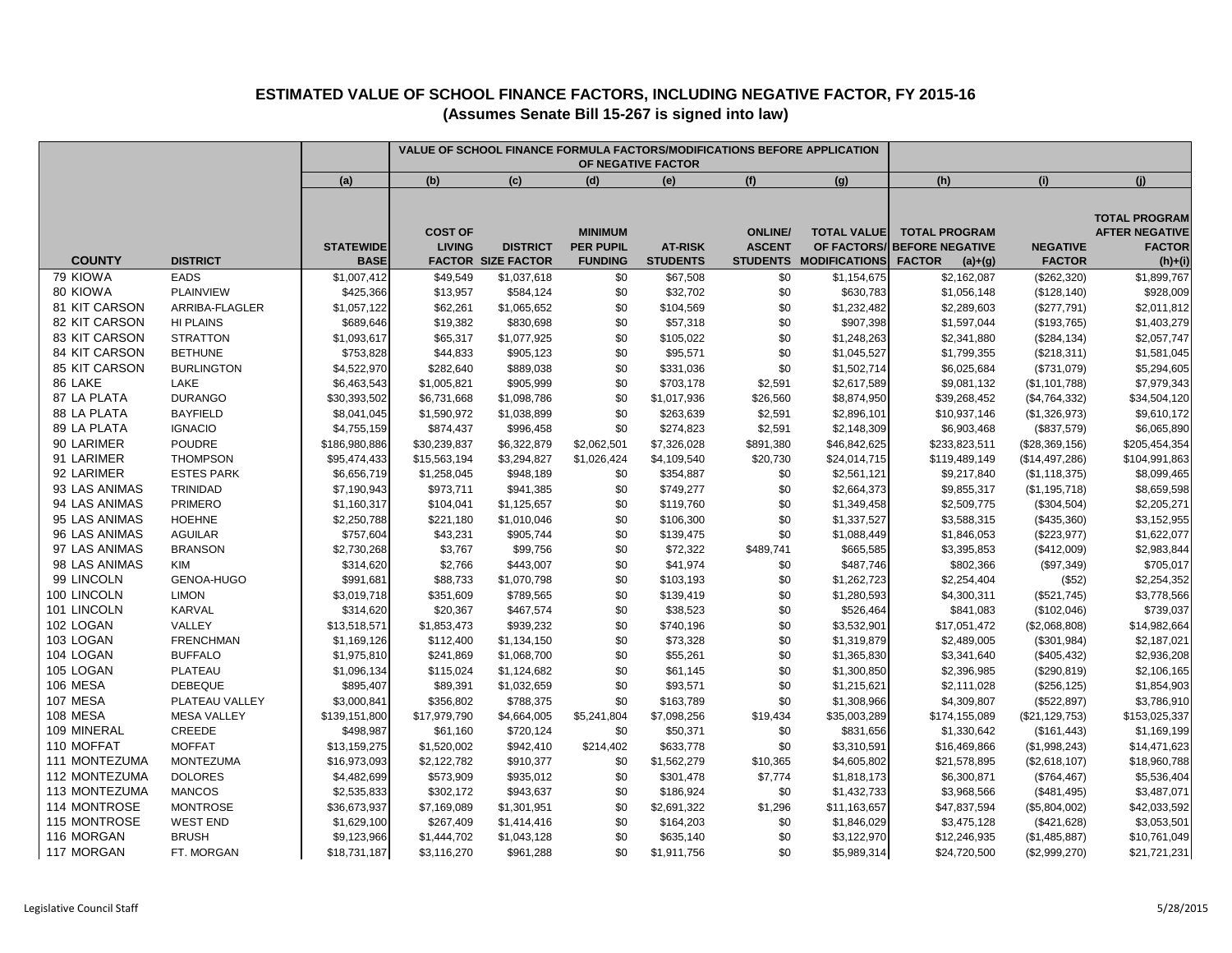|                      |                               |                                 | VALUE OF SCHOOL FINANCE FORMULA FACTORS/MODIFICATIONS BEFORE APPLICATION<br>OF NEGATIVE FACTOR |                                              |                                                      |                                   |                                |                                                             |                                                                              |                                  |                                                                             |
|----------------------|-------------------------------|---------------------------------|------------------------------------------------------------------------------------------------|----------------------------------------------|------------------------------------------------------|-----------------------------------|--------------------------------|-------------------------------------------------------------|------------------------------------------------------------------------------|----------------------------------|-----------------------------------------------------------------------------|
|                      |                               | (a)                             | (b)                                                                                            | (c)                                          | (d)                                                  | (e)                               | (f)                            | (g)                                                         | (h)                                                                          | (i)                              | (i)                                                                         |
| <b>COUNTY</b>        | <b>DISTRICT</b>               | <b>STATEWIDE</b><br><b>BASE</b> | <b>COST OF</b><br><b>LIVING</b>                                                                | <b>DISTRICT</b><br><b>FACTOR SIZE FACTOR</b> | <b>MINIMUM</b><br><b>PER PUPIL</b><br><b>FUNDING</b> | <b>AT-RISK</b><br><b>STUDENTS</b> | <b>ONLINE</b><br><b>ASCENT</b> | <b>TOTAL VALUE</b><br>OF FACTORS/<br>STUDENTS MODIFICATIONS | <b>TOTAL PROGRAM</b><br><b>BEFORE NEGATIVE</b><br><b>FACTOR</b><br>$(a)+(g)$ | <b>NEGATIVE</b><br><b>FACTOR</b> | <b>TOTAL PROGRAM</b><br><b>AFTER NEGATIVE</b><br><b>FACTOR</b><br>$(h)+(i)$ |
| 118 MORGAN           | <b>WELDON</b>                 | \$1,336,504                     | \$187,192                                                                                      | \$1,195,949                                  | \$0                                                  | \$81,436                          | \$0                            | \$1,464,576                                                 | \$2,801,080                                                                  | (\$339,847)                      | \$2,461,232                                                                 |
| 119 MORGAN           | <b>WIGGINS</b>                | \$3,293,437                     | \$460,356                                                                                      | \$845,354                                    | \$0                                                  | \$196,164                         | \$0                            | \$1,501,874                                                 | \$4,795,311                                                                  | (\$581,802)                      | \$4,213,509                                                                 |
| 120 OTERO            | <b>EAST OTERO</b>             | \$8,285,190                     | \$994,966                                                                                      | \$982,769                                    | \$0                                                  | \$1,190,768                       | \$0                            | \$3,168,503                                                 | \$11,453,693                                                                 | (\$1,389,645)                    | \$10,064,048                                                                |
| 121 OTERO            | ROCKY FORD                    | \$5,005,596                     | \$543,748                                                                                      | \$938,949                                    | \$0                                                  | \$776,396                         | \$0                            | \$2,259,093                                                 | \$7,264,689                                                                  | (\$881,405)                      | \$6,383,285                                                                 |
| 122 OTERO            | MANZANOLA                     | \$872,125                       | \$90,555                                                                                       | \$1,022,847                                  | \$0                                                  | \$140,964                         | \$0                            | \$1,254,366                                                 | \$2,126,491                                                                  | (\$258,001)                      | \$1,868,490                                                                 |
| 123 OTERO            | <b>FOWLER</b>                 | \$2,532,058                     | \$251,752                                                                                      | \$928,400                                    | \$0                                                  | \$179,337                         | \$0                            | \$1,359,489                                                 | \$3,891,547                                                                  | (\$472,151)                      | \$3,419,397                                                                 |
| 124 OTERO            | CHERAW                        | \$1,289,940                     | \$124,199                                                                                      | \$1,149,412                                  | \$0                                                  | \$111,046                         | \$0                            | \$1,384,657                                                 | \$2,674,597                                                                  | (\$324,501)                      | \$2,350,096                                                                 |
| 125 OTERO            | <b>SWINK</b>                  | \$2,157,031                     | \$229,351                                                                                      | \$1,034,735                                  | \$0                                                  | \$150,896                         | \$0                            | \$1,414,982                                                 | \$3,572,014                                                                  | (\$433,382)                      | \$3,138,631                                                                 |
| 126 OURAY            | <b>OURAY</b>                  | \$1,140,181                     | \$280,847                                                                                      | \$1,282,194                                  | \$0                                                  | \$85,930                          | \$0                            | \$1,648,971                                                 | \$2,789,152                                                                  | (\$338,400)                      | \$2,450,752                                                                 |
| 127 OURAY            | <b>RIDGWAY</b>                | \$2,226,877                     | \$515,887                                                                                      | \$1,137,973                                  | \$0                                                  | \$88,164                          | \$0                            | \$1,742,023                                                 | \$3,968,900                                                                  | (\$481,536)                      | \$3,487,364                                                                 |
| 128 PARK<br>129 PARK | PLATTE CANYON                 | \$6,068,381                     | \$1,191,461                                                                                    | \$974,031                                    | \$0                                                  | \$233,722                         | \$2,591                        | \$2,401,806                                                 | \$8,470,187                                                                  | (\$1,027,664)                    | \$7,442,523                                                                 |
| 130 PHILLIPS         | <b>PARK</b><br><b>HOLYOKE</b> | \$3,659,025                     | \$646,022                                                                                      | \$918,266                                    | \$0                                                  | \$234,919                         | \$0                            | \$1,799,207                                                 | \$5,458,231                                                                  | (\$662,232)                      | \$4,795,999                                                                 |
| 131 PHILLIPS         | <b>HAXTUN</b>                 | \$3,799,345<br>\$1,849,333      | \$359,321<br>\$108,492                                                                         | \$867,914                                    | \$0<br>\$0                                           | \$254,432<br>\$113,893            | \$0<br>\$0                     | \$1,481,666<br>\$1,232,036                                  | \$5,281,011<br>\$3,081,369                                                   | (\$640,730)                      | \$4,640,281<br>\$2,707,515                                                  |
| 132 PITKIN           | <b>ASPEN</b>                  | \$10,655,533                    | \$5,957,136                                                                                    | \$1,009,651<br>\$1,422,044                   | \$0                                                  | \$92,016                          | \$0                            | \$7,471,196                                                 | \$18,126,729                                                                 | (\$373,854)                      | \$15,927,464                                                                |
| 133 PROWERS          | <b>GRANADA</b>                | \$1,260,995                     | \$70,680                                                                                       | \$1,094,977                                  | \$0                                                  | \$129,951                         | \$2,591                        | \$1,298,199                                                 | \$2,559,194                                                                  | (\$2,199,266)<br>(\$310,500)     | \$2,248,694                                                                 |
| 134 PROWERS          | LAMAR                         | \$9,659,448                     | \$1,071,722                                                                                    | \$1,004,474                                  | \$0                                                  | \$978,176                         | \$11,660                       | \$3,066,033                                                 | \$12,725,481                                                                 | (\$1,543,947)                    | \$11,181,534                                                                |
| 135 PROWERS          | <b>HOLLY</b>                  | \$1,775,712                     | \$56,379                                                                                       | \$980,718                                    | \$0                                                  | \$191,375                         | \$0                            | \$1,228,472                                                 | \$3,004,184                                                                  | (\$364,489)                      | \$2,639,695                                                                 |
| <b>136 PROWERS</b>   | WILEY                         | \$1,532,826                     | \$84,077                                                                                       | \$1,058,441                                  | \$0                                                  | \$158,234                         | \$6,478                        | \$1,307,230                                                 | \$2,840,056                                                                  | (\$344,576)                      | \$2,495,480                                                                 |
| 137 PUEBLO           | PUEBLO CITY                   | \$108,140,385                   | \$16,810,521                                                                                   | \$3,710,668                                  | \$0                                                  | \$13,722,371                      | \$2,591                        | \$34,246,152                                                | \$142,386,537                                                                | (\$17,275,363)                   | \$125,111,175                                                               |
| 138 PUEBLO           | PUEBLO RURAL                  | \$57,676,676                    | \$8,320,523                                                                                    | \$1,957,874                                  | \$984,264                                            | \$3,228,554                       | \$15,547                       | \$14,506,762                                                | \$72,183,438                                                                 | (\$8,757,816)                    | \$63,425,622                                                                |
| 139 RIO BLANCO       | <b>MEEKER</b>                 | \$4,046,636                     | \$416,881                                                                                      | \$895,382                                    | \$0                                                  | \$186,991                         | \$0                            | \$1,499,253                                                 | \$5,545,889                                                                  | (\$672, 867)                     | \$4,873,022                                                                 |
| 140 RIO BLANCO       | <b>RANGELY</b>                | \$3,207,860                     | \$275,802                                                                                      | \$794,275                                    | \$0                                                  | \$149,031                         | \$0                            | \$1,219,108                                                 | \$4,426,968                                                                  | (\$537,112)                      | \$3,889,856                                                                 |
| 141 RIO GRANDE       | <b>DEL NORTE</b>              | \$2,956,165                     | \$293,392                                                                                      | \$763,410                                    | \$0                                                  | \$258,163                         | \$3,887                        | \$1,318,852                                                 | \$4,275,017                                                                  | (\$518,676)                      | \$3,756,341                                                                 |
| 142 RIO GRANDE       | <b>MONTE VISTA</b>            | \$6,826,614                     | \$646,937                                                                                      | \$820,052                                    | \$0                                                  | \$768,060                         | \$112,718                      | \$2,347,767                                                 | \$9,174,381                                                                  | (\$1,113,102)                    | \$8,061,279                                                                 |
| 143 RIO GRANDE       | <b>SARGENT</b>                | \$2,786,270                     | \$257,233                                                                                      | \$808,659                                    | \$0                                                  | \$133,625                         | \$0                            | \$1,199,517                                                 | \$3,985,787                                                                  | (\$483,584)                      | \$3,502,203                                                                 |
| 144 ROUTT            | <b>HAYDEN</b>                 | \$2,434,526                     | \$491,512                                                                                      | \$1,051,910                                  | \$0                                                  | \$148,055                         | \$0                            | \$1,691,477                                                 | \$4,126,003                                                                  | (\$500,596)                      | \$3,625,406                                                                 |
| 145 ROUTT            | <b>STEAMBOAT SPRINGS</b>      | \$15,506,337                    | \$3,590,108                                                                                    | \$973,919                                    | \$0                                                  | \$334,248                         | \$0                            | \$4,898,275                                                 | \$20,404,611                                                                 | (\$2,475,635)                    | \$17,928,976                                                                |
| 146 ROUTT            | SOUTH ROUTT                   | \$2,323,150                     | \$466,493                                                                                      | \$1,085,729                                  | \$0                                                  | \$133,518                         | \$0                            | \$1,685,740                                                 | \$4,008,891                                                                  | (\$486,388)                      | \$3,522,503                                                                 |
| 147 SAGUACHE         | <b>MOUNTAIN VALLEY</b>        | \$829,337                       | \$52,702                                                                                       | \$959,747                                    | \$0                                                  | \$134,151                         | \$0                            | \$1,146,601                                                 | \$1,975,938                                                                  | (\$239,735)                      | \$1,736,203                                                                 |
| 148 SAGUACHE         | <b>MOFFAT</b>                 | \$1,154,654                     | \$94,194                                                                                       | \$1,393,714                                  | \$0                                                  | \$212,557                         | \$0                            | \$1,700,465                                                 | \$2,855,118                                                                  | (\$346,404)                      | \$2,508,715                                                                 |
| 149 SAGUACHE         | <b>CENTER</b>                 | \$4,159,899                     | \$310,327                                                                                      | \$877,710                                    | \$0                                                  | \$910,033                         | \$2,591                        | \$2,100,661                                                 | \$6,260,560                                                                  | (\$759,576)                      | \$5,500,983                                                                 |
| 150 SAN JUAN         | <b>SILVERTON</b>              | \$411,522                       | \$57,628                                                                                       | \$627,676                                    | \$0                                                  | \$56,351                          | \$0                            | \$741,654                                                   | \$1,153,176                                                                  | (\$139,912)                      | \$1,013,264                                                                 |
| 151 SAN MIGUEL       | <b>TELLURIDE</b>              | \$5,807,876                     | \$2,891,297                                                                                    | \$1,243,112                                  | \$0                                                  | \$211,987                         | \$0                            | \$4,346,396                                                 | \$10,154,272                                                                 | (\$1,231,990)                    | \$8,922,283                                                                 |
| 152 SAN MIGUEL       | <b>NORWOOD</b>                | \$1,638,538                     | \$306,277                                                                                      | \$1,175,447                                  | \$0                                                  | \$139,477                         | \$0                            | \$1,621,201                                                 | \$3,259,739                                                                  | (\$395,495)                      | \$2,864,244                                                                 |
| 153 SEDGWICK         | <b>JULESBURG</b>              | \$4,814,308                     | \$142,987                                                                                      | \$293,386                                    | \$0                                                  | \$231,947                         | \$676,308                      | \$1,344,629                                                 | \$6,158,936                                                                  | (\$747, 247)                     | \$5,411,690                                                                 |
| 154 SEDGWICK         | PLATTE VALLEY                 | \$735,580                       | \$59,695                                                                                       | \$909,954                                    | \$0                                                  | \$64,767                          | \$0                            | \$1,034,416                                                 | \$1,769,996                                                                  | (\$214,749)                      | \$1,555,247                                                                 |
| 155 SUMMIT           | <b>SUMMIT</b>                 | \$19,886,469                    | \$5,468,099                                                                                    | \$1,052,215                                  | \$0                                                  | \$904,401                         | \$0                            | \$7,424,715                                                 | \$27,311,184                                                                 | (\$3,313,590)                    | \$23,997,594                                                                |
| 156 TELLER           | <b>CRIPPLE CREEK</b>          | \$2,140,671                     | \$248,591                                                                                      | \$1,046,258                                  | \$0                                                  | \$184,197                         | \$0                            | \$1,479,046                                                 | \$3,619,717                                                                  | (\$59,568)                       | \$3,560,149                                                                 |